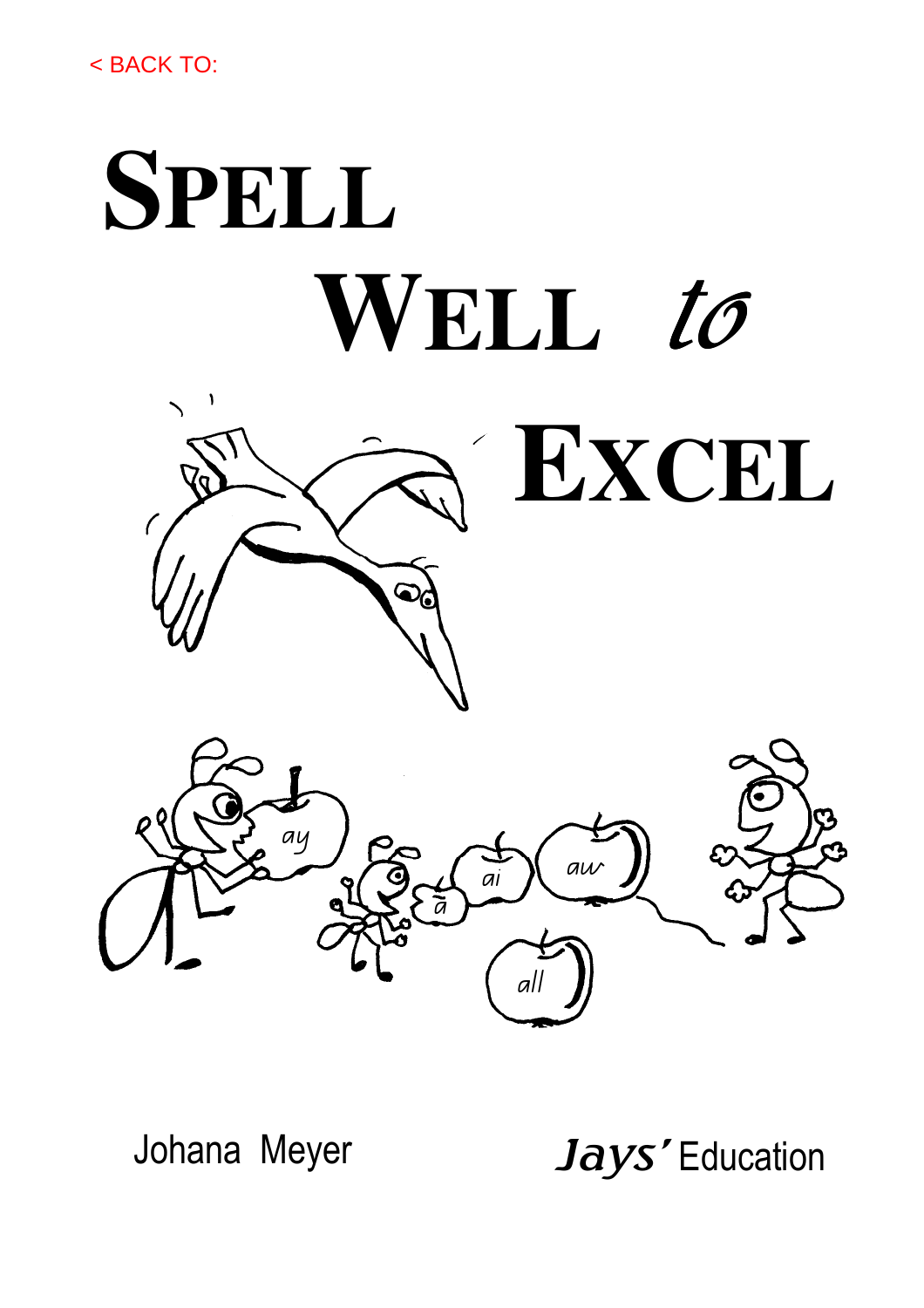Publisher JAYS' EDUCATION 704 Old Cleveland Rd East Wellington Point Queensland 4160 phone 07 3822 1813 www.jayseducation.com info@jayseducation.com

Johana Meyer asserts the right to be indentified as the author of this book in accordance with The Australian Copyright Act 1968.

Cover design Dana Sundgren Page design Johana Meyer Computer compilation Tom Jay Illustrations Dana Sundgren Graphics Tom Jay Text copyright © Johana Meyer

#### **4th expanded edition**

First published in 2001 by Jays' Educational Supplies 4th edition March 2008 Printed by Snap Capalaba © Jays' Education **ISBN 978-1-876578-85-5** 

#### **Reproduction and communication for educational purposes**

The publisher is granting the original purchaser the right to copy the worksheets in this book and the purchaser need not notify CAL. However electronic storage in a retrieval system and transmission or alternation of the work is not allowed.

Other educational users may copy according to the Copyright Act 1968, which allows a maximum one chapter or 10% of the pages of this work, whichever is the greater, to be reproduced etc. by an educational institution for its own purposes, provided that the institution has given a notice to CAL.

CAL Copyright Agency Limited Level 19, 157 Liverpool St Sydney NSW 2000 Phone 02 9394 760 info@copyright.com.au

#### **Reproduction and communication for other purposes**

Except as permitted by the Copyright Act 1968 (for example a fair dealing for the purposes of study, research, criticism or review) no part of this book may be reproduced, stored in a retrieval system, communicated or transmitted in any form or by any means without prior written permission. Direct all inquiries to the publisher at the address above.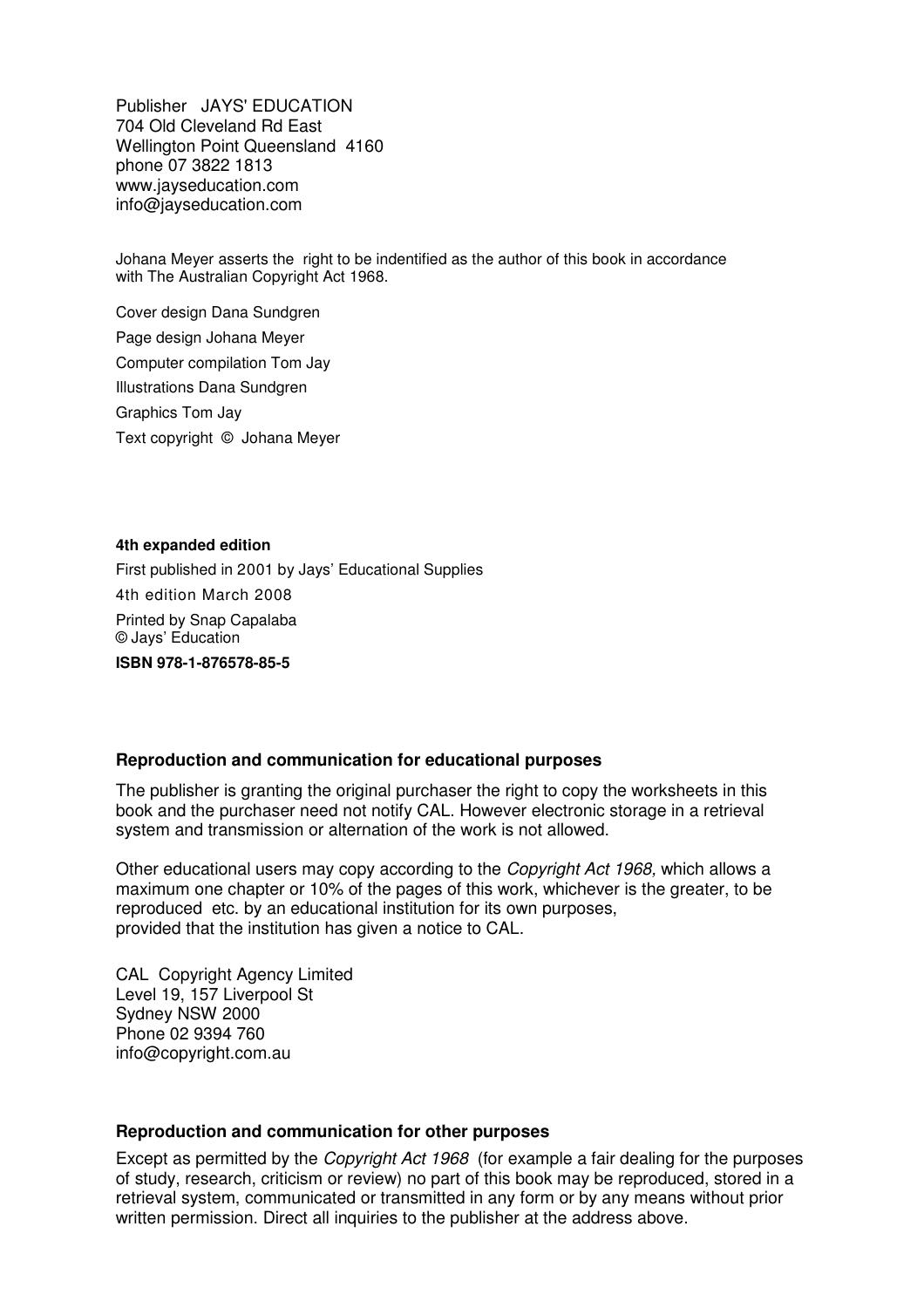# **C O N T E N T S**

| Introduction                       | <u>.</u>                                    | $\overline{4}$ |
|------------------------------------|---------------------------------------------|----------------|
| <b>Spelling Rules and Patterns</b> |                                             | 6              |
| Worksheets Section 1               | <u>.</u>                                    | 9              |
| Worksheets Section 2               | <u> - - - - - - - - - - - - - - - - -</u>   | 25             |
| Guide to Section 3                 | <u> - - - - - - - - - - - - - - - - -</u> - | 35             |
| Worksheets Section 3               | <u> - - - - - - - - - - - - - - - - - -</u> | 36             |
| <b>Rhyming Words Worksheets</b>    | <u>.</u>                                    | 44             |
| <b>Section 4 Sentences</b>         | <u> - - - - - - - - - - - - - - - - -</u>   | 47             |
| Answers to Section 1               | <u>.</u>                                    | 53             |
| Answers to Section 2               | <u>.</u>                                    | 55             |
| Answers to Section 3               |                                             | 57             |
| Answers to Section 4               |                                             | 59             |
| The Author                         |                                             | 60             |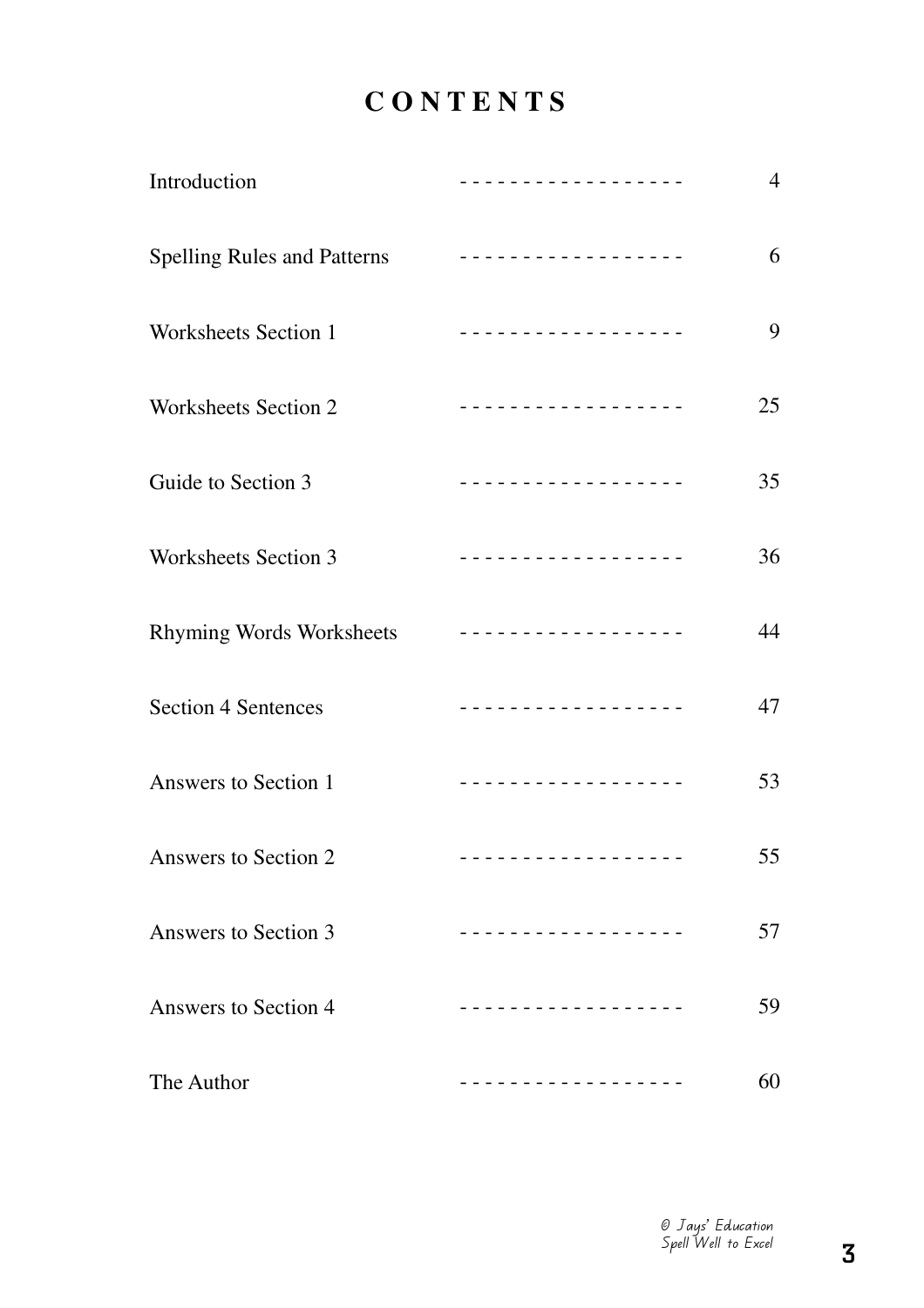# **INTRODUCTION**

Learning to read and spell is necessary, as our world has become focused on global communication. We need reading and spelling for banking, electronic shopping, internet messaging, retrieving information from various data banks, searching for items on the internet, or searching for information from dictionaries and other lists. The majority of search responses come in written form that the reader has to speedily decipher (decode) and respond to it in writing (typing). Most Internet processes do not incorporate a spell check we have to depend on our own skills.

To become a good reader or speller, the student must master the deciphering (decoding) of printed symbols. The basic skill for learning to read and spell is a word identification, which is dependent on retrieving the phonological form of a word. Fluent and fast word recognition is the foundation for reading, spelling and comprehension.

Recent reading models recognise reciprocal relationships between decoding and comprehension. Decoding is based on detecting and identifying separate sounds in spoken words, and also on making connections between these sounds and letters.

Being able to identify sounds in spoken words and relate them to their letter patterns in written word gives the reader a solid ground for effective reading and spelling. Students are only able to use analogy if they have letter - sound knowledge, segmentation skills and blending skills.

When the students gain knowledge and understanding of common spelling patterns, they then will be able to use these skills for decoding and encoding. This function will become gradually automatic and the student will become a confident speller and reader.

English spelling is considered very difficult because it does not seem to follow consistent rules. In most languages each letter or group of letters represent the same sound. You learn how to spell and read just by sounding the words out. In English we use many different sounds for the same letters, depending on neighboring combinations of letters. English seems to be very irregular in the phoneme – grapheme interpretation. However many recent computer studies are finding that about 84% - 90% words are spelled according to a regular pattern, only 3% - 10%, depending on each study, are exemptions. Most consonants have regular letter to sound correspondences. The vowels are the most irregular. However there is a systematic regularity of group of letters that makes English quite regular.

The English language is regular enough to learn to spell by using spelling to sound method based on common spelling patterns.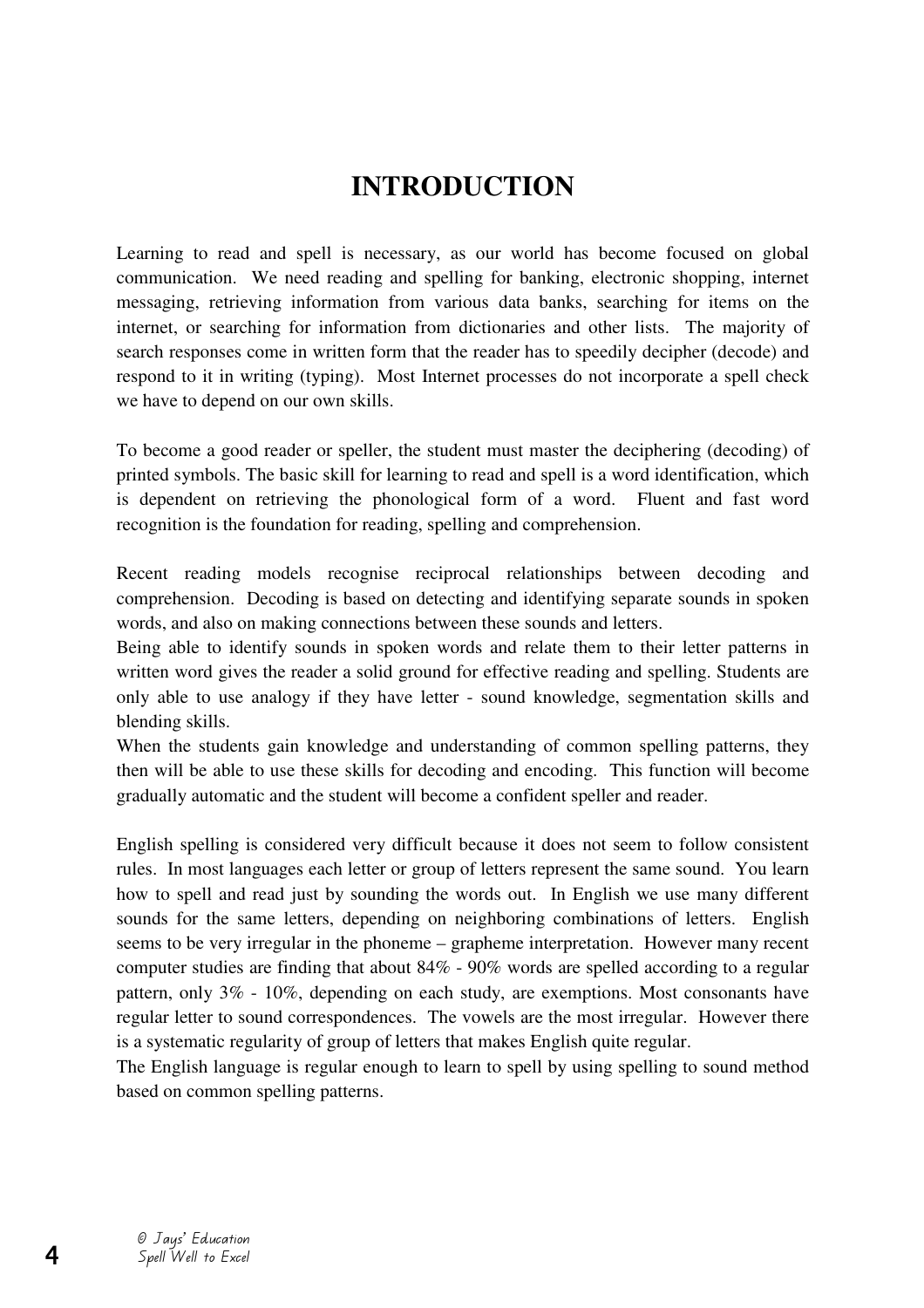Our series **SPELL WELL** to **EXCEL** is a systematic spelling program for anybody who wants to teach or be taught the common and not so common English spelling rules.

We all need strategies that help to make spelling easier. We have to be able to break down a long word into small segments, which are easier to spell, and we have to know the spelling rules and how to use them to be able to code or decode a written message successfully.

The **SPELL** WELL to EXCEL, Part 1 are worksheets presented in an easy to follow format that provides various activities to learn and reinforce all the different ways of spelling and reading words with the vowel  $\alpha$ .

| ai |  | $\underline{a}$ in: hat, rag, rack<br>$ai$ in: pain, rain<br>in: fair |  |  | $a-e$ in: made, rake, late<br>race, rage, cage<br>$ay$ in: bay, ray<br>$\alpha s$ in: grass, ask, last | aw |  | <i>ar</i> in: car, star<br><i>are</i> in: bare<br><i>all</i> in: ball<br>in: raw, |
|----|--|-----------------------------------------------------------------------|--|--|--------------------------------------------------------------------------------------------------------|----|--|-----------------------------------------------------------------------------------|
|----|--|-----------------------------------------------------------------------|--|--|--------------------------------------------------------------------------------------------------------|----|--|-----------------------------------------------------------------------------------|

The whole program is an excellent resource of activities for individual or group spelling tuition. There are 16 spelling patterns to be taught and reinforced. Each spelling pattern is represented by 12 words with matching pictures to create a firm visual and auditory perceptual imprint. The picture and its name (word) helps to recall each spelling pattern (ward  $\leftrightarrow$  pattern  $\leftrightarrow$  concrete image). As the brain attends better to patterns than to single random like letters, the words grouped on the basis of the same pattern and joined with the real image (picture), will be learned faster and more thoroughly. The learning process is based on a concept rather than on a splinter skill.

This program offers a wide variety of activities. The sheets, or parts of them, may be photocopied, words and pictures cut out, grouped or regrouped and used for spelling lists, charts and games (lotto, domino etc).

The list of spelling rules and spelling patterns, together with the answer sheets, make this set an ideal resource for ESL students.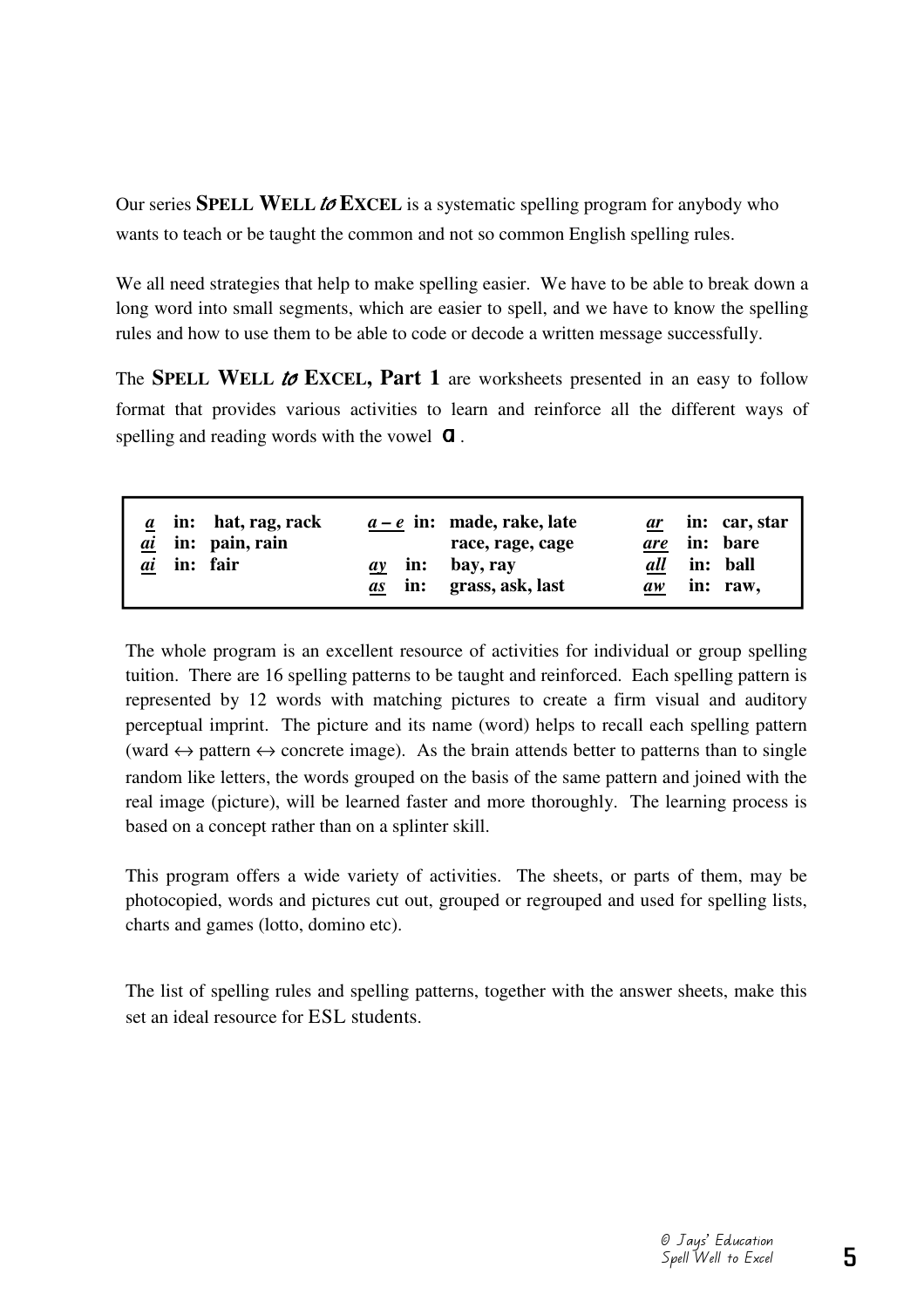- Rule 1. In a one syllable word the letter 'a' is pronounced as single short vowel sound  $/a$  /.
- Rule 3. The letter 'e' is a marker to signal that letter 'a' is pronounced as  $/ai$  /.
- Rule 5. g joined with e makes the sound of  $/ j /$ . Thus e has a double function. It changes a into ai and  $g$  into  $\lambda$  /.

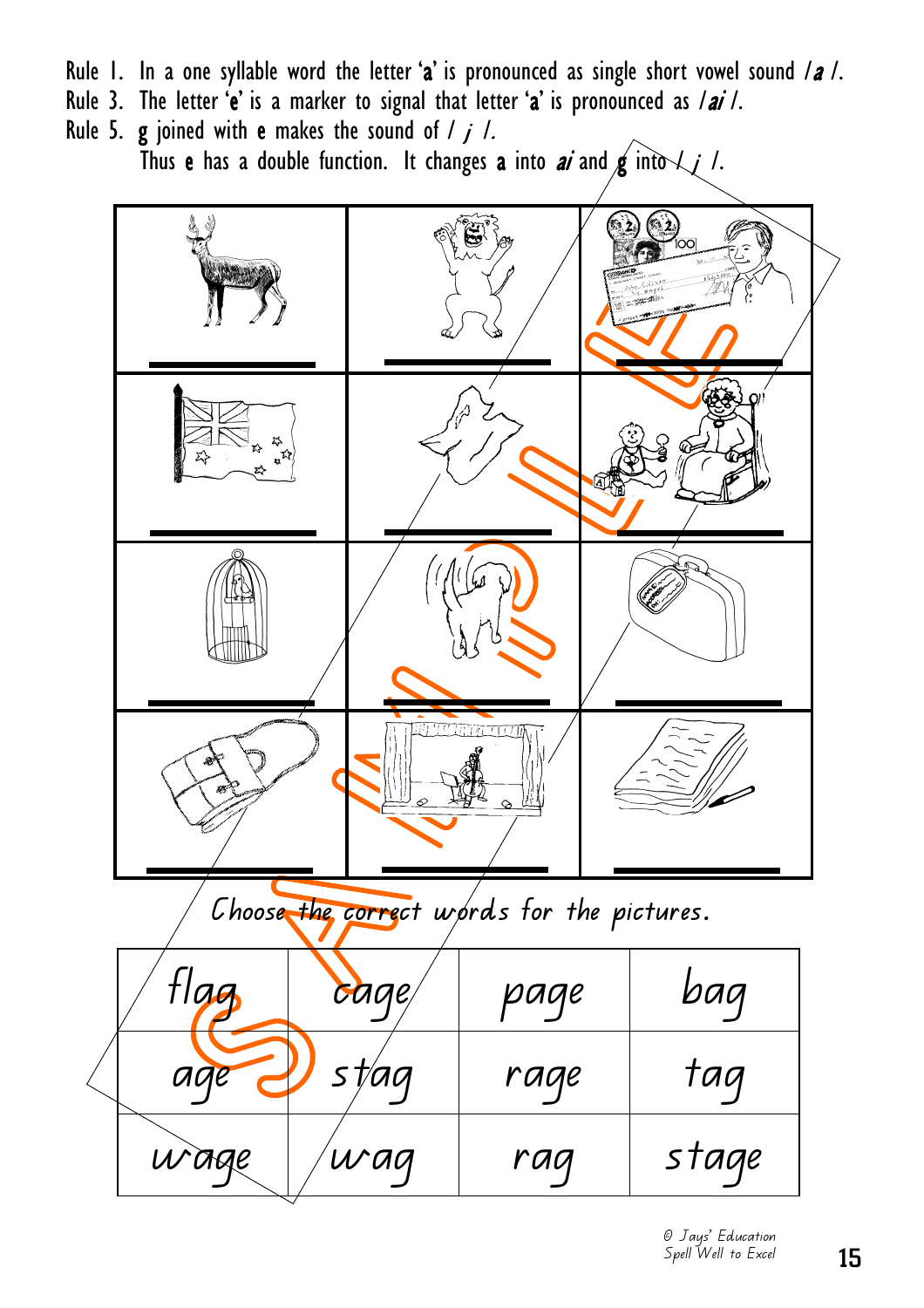

Join the words with the pictures and write the words to the pictures.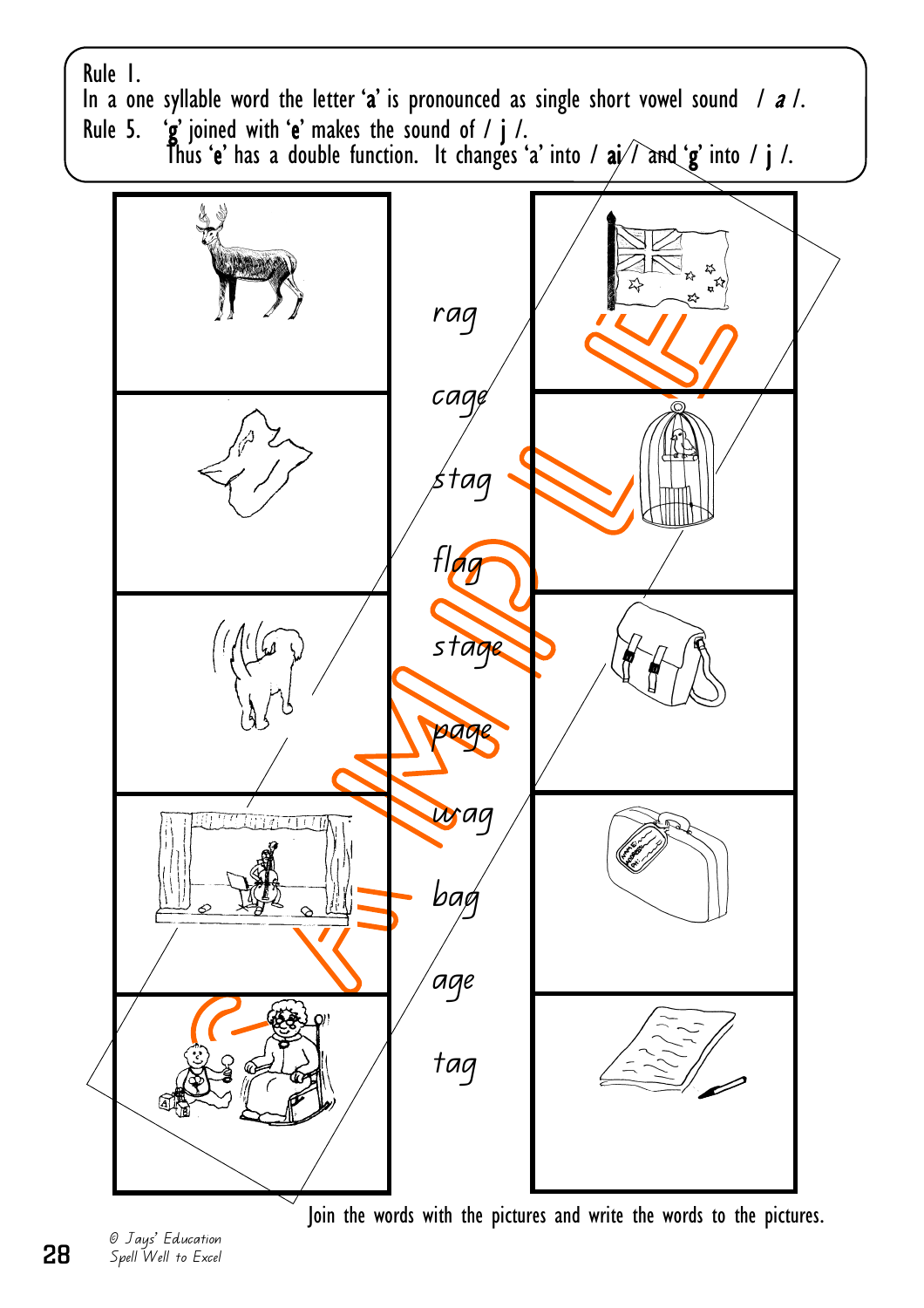Chose the correct words for the pictures. Rule 6, 7.  $$2$  uch  $\frac{1}{6}$   $\frac{1}{10}$  $\circ$ <sup>'</sup>  $\frac{d}{d}$ .<br>ර .......................... *<u>AMPP poopport</u>*  $\overline{N}$ AIL (∩) N<br>2 AUN Word bank.  $\ddot{\phantom{0}}$ chain rain tráin hail mail nail snail sail i<br>:<br>: tail bait paint pay play ray spray tray

40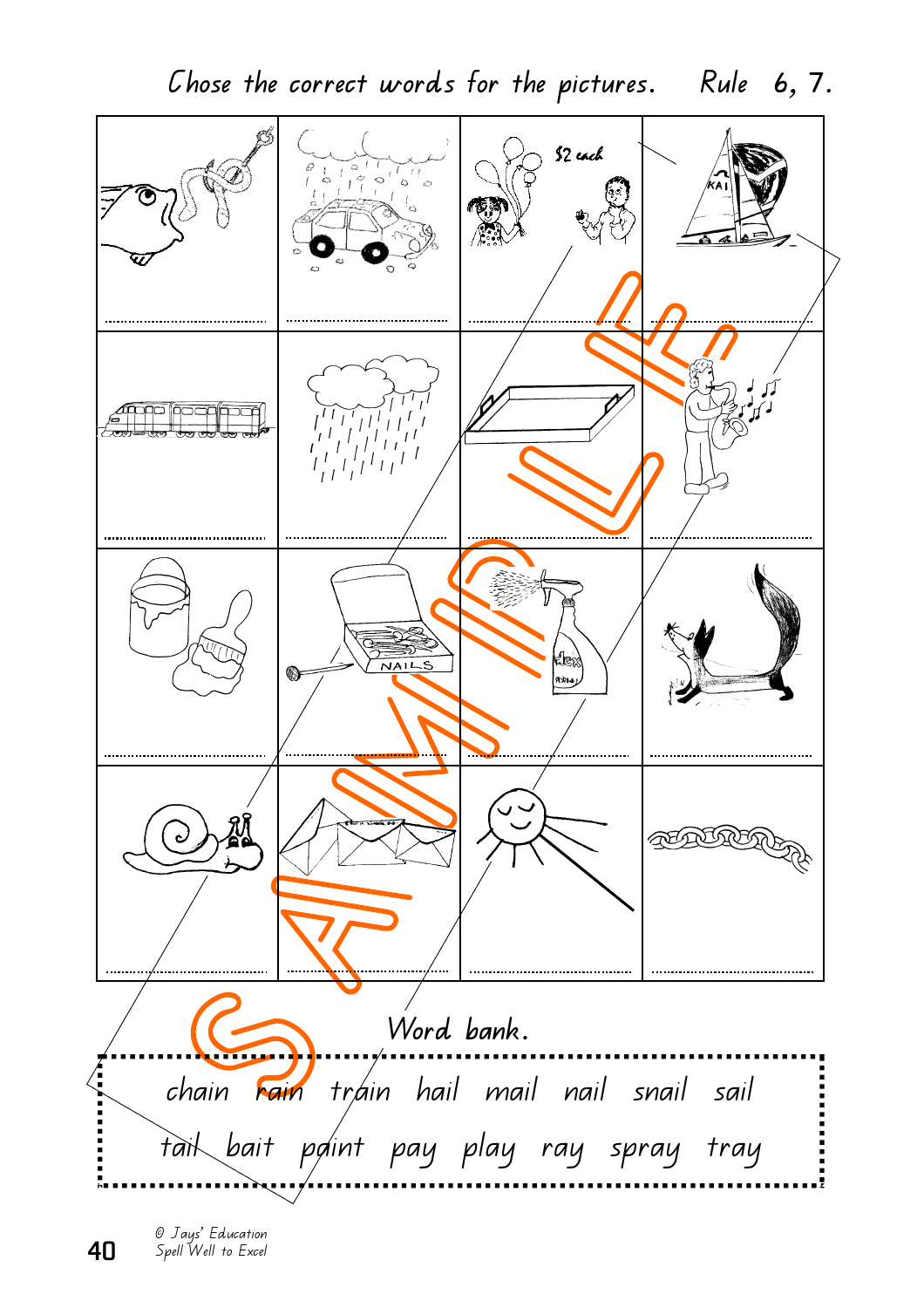# Find and enter the rhyming words.



46 Spell Well to Excel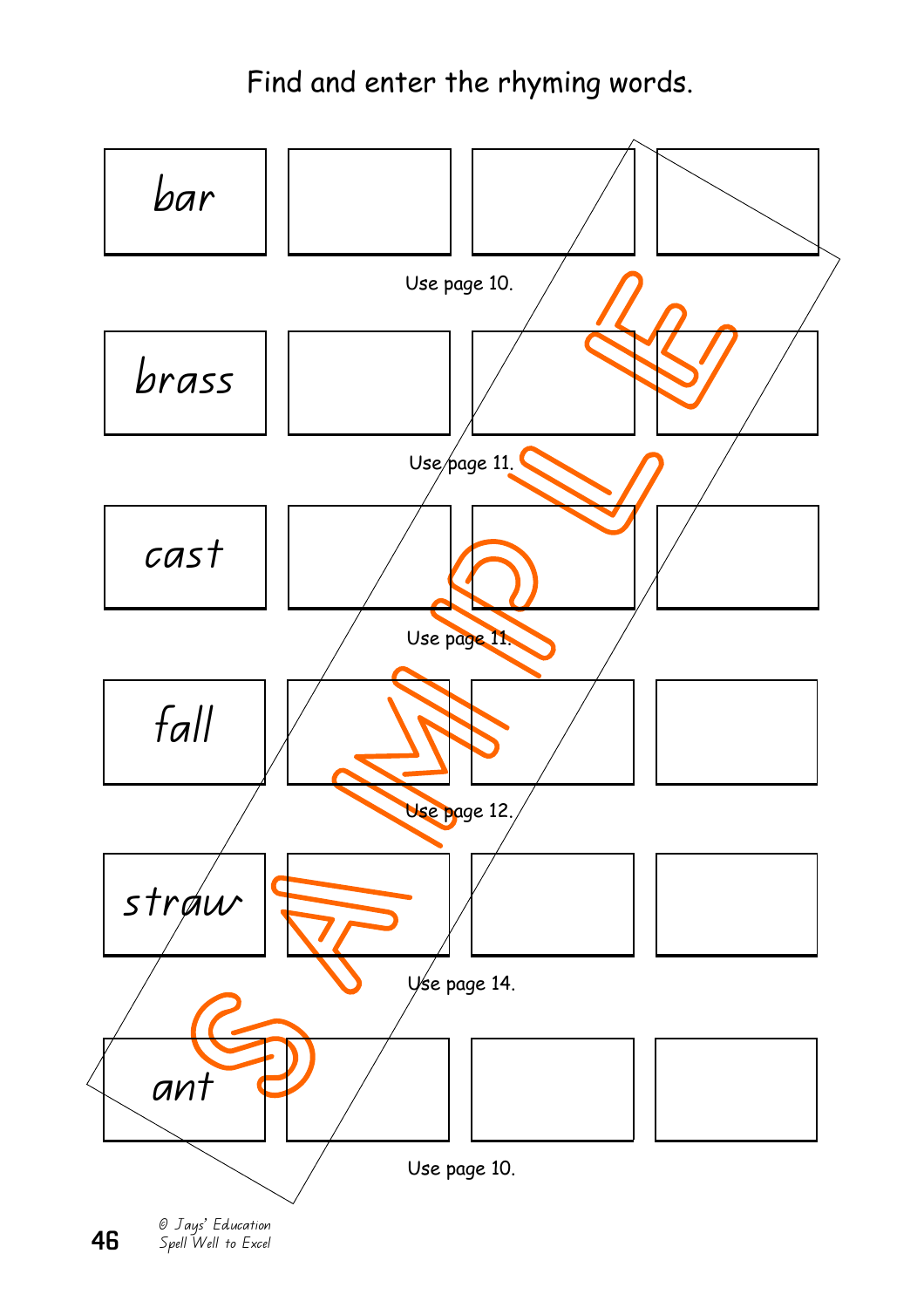

49